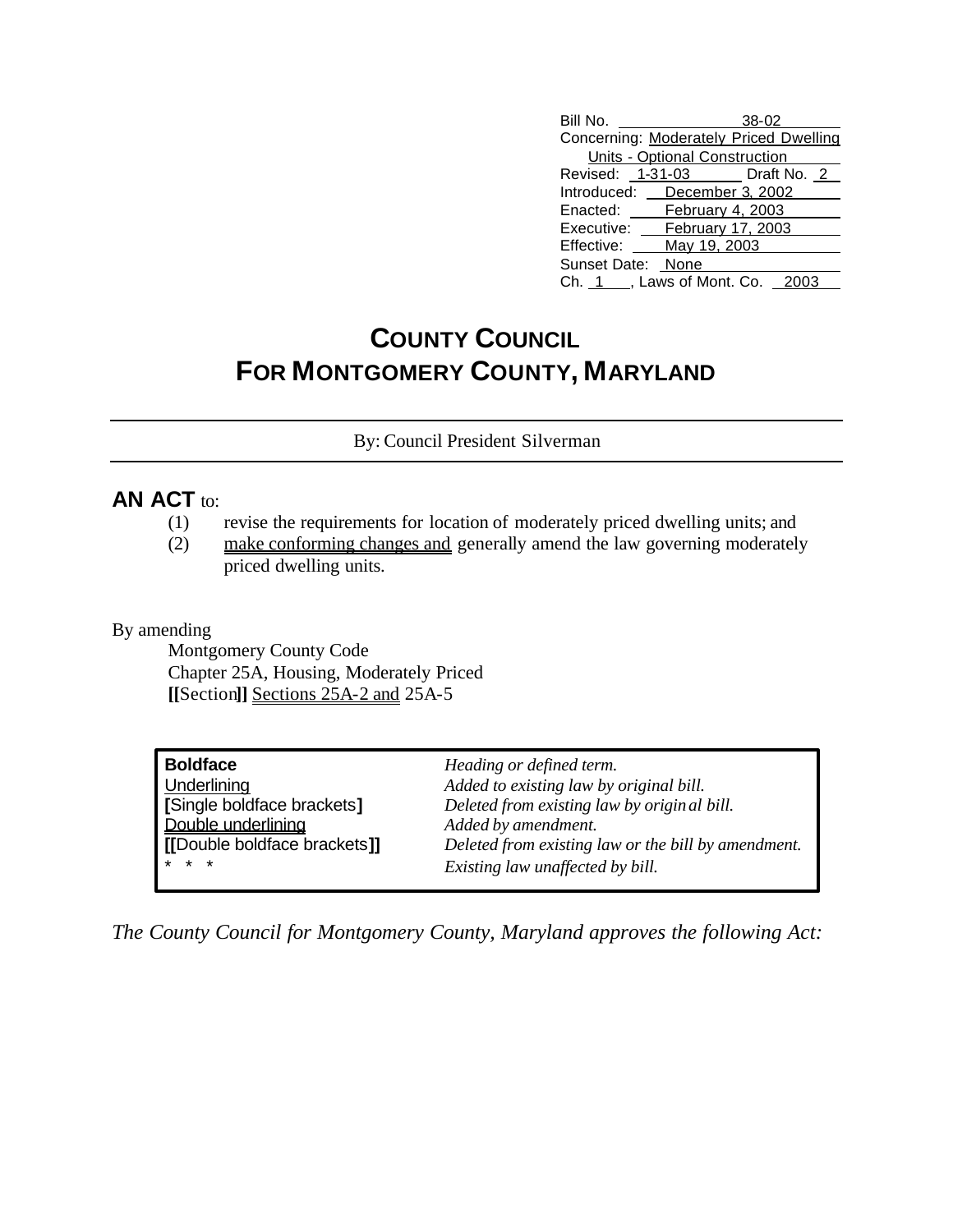| $\mathbf{1}$   | Sec. 1. Sections 25A-2 and 25A-5 [[is]] are amended as follows: |                                                                                |  |
|----------------|-----------------------------------------------------------------|--------------------------------------------------------------------------------|--|
| $\overline{2}$ | $25A-2.$                                                        | Declaration of public policy.                                                  |  |
| 3              |                                                                 | ∗<br>$\ast$<br>∗                                                               |  |
| $\overline{4}$ |                                                                 | The County Council hereby declares it to be the public policy of the           |  |
| 5              | County to:                                                      |                                                                                |  |
| 6              |                                                                 | $\ast$<br>$\ast$<br>$\ast$                                                     |  |
| 7              | (5)                                                             | Require that all subdivisions of $[[50]] \frac{35}{25}$ or more dwelling units |  |
| 8              |                                                                 | include a minimum number of moderately priced units of                         |  |
| 9              |                                                                 | varying sizes with regard to family needs, and encourage                       |  |
| 10             |                                                                 | subdivisions with fewer than 35 units to do the same;                          |  |
| 11             |                                                                 | $\ast$<br>$\ast$<br>∗                                                          |  |
| 12             | 25A-5.                                                          | Requirement to build MPDU's; agreements; alternatives.                         |  |
| 13             |                                                                 | $\ast$<br>$\ast$<br>∗                                                          |  |
| 14             | (m)                                                             | Nothing in this Chapter prohibits an applicant from voluntarily                |  |
| 15             |                                                                 | <u>building [[one or more]] MPDUs, as calculated under subsection (c).</u>     |  |
| 16             |                                                                 | in a development with [[at least 20 but]] fewer than 35 dwelling units         |  |
| 17             |                                                                 | at one location, and in so doing from qualifying for an optional               |  |
| 18             |                                                                 | method of development under Chapter 59. A development with [[at                |  |
| 19             |                                                                 | <u>least 20 but]] fewer than 35 dwelling units where an applicant</u>          |  |
| 20             |                                                                 | voluntarily builds MPDUs must comply with any procedures and                   |  |
| 21             |                                                                 | development standards that apply to a larger development under this            |  |
| 22             |                                                                 | Chapter and Chapter 59. Subsection (e) and Section 25A-6(b) do not             |  |
| 23             |                                                                 | apply to an applicant who voluntarily builds MPDU's under this                 |  |
| 24             |                                                                 | subsection and in so doing qualifies for an optional method of                 |  |
| 25             |                                                                 | development.                                                                   |  |